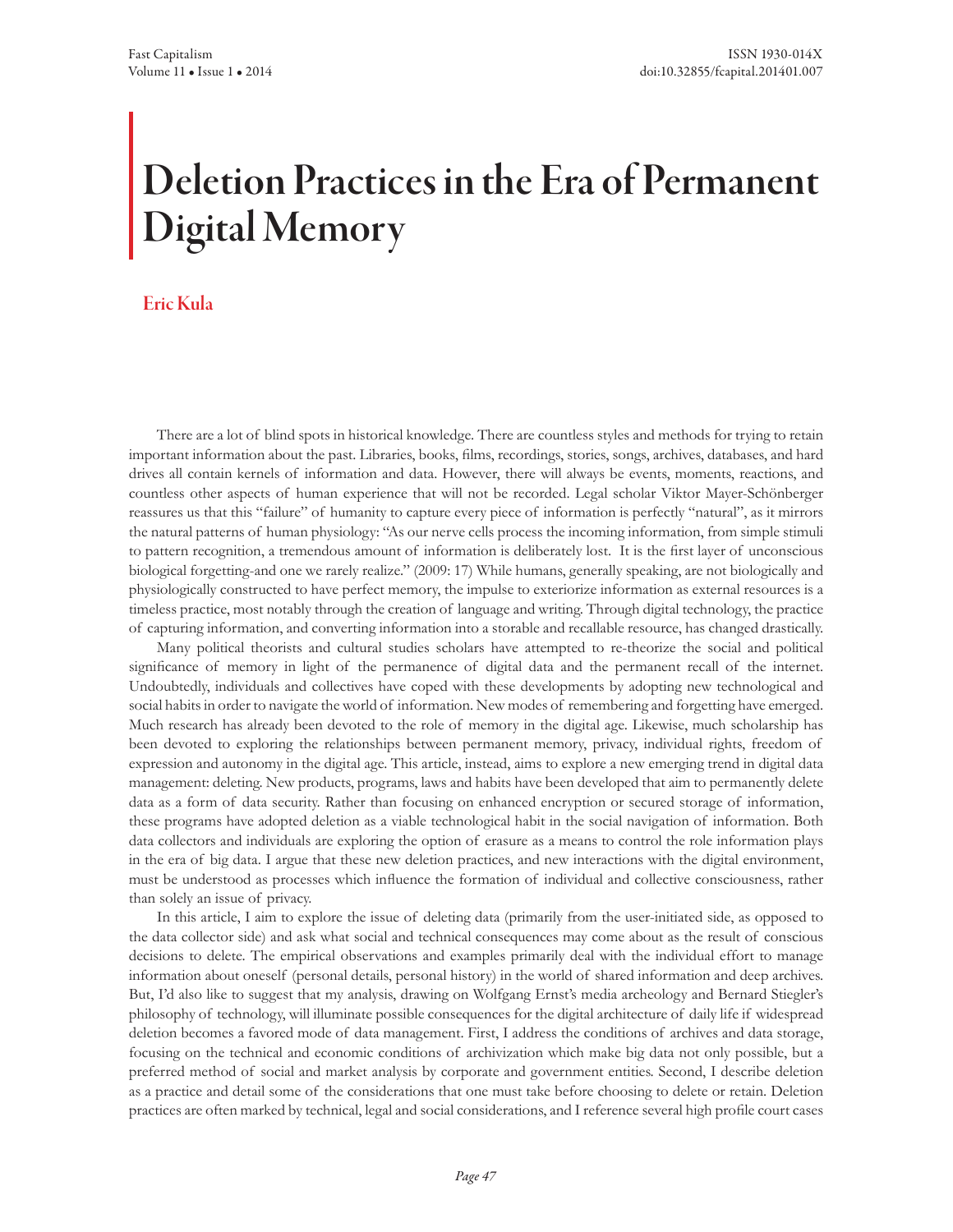involving Snapchat and Google to highlight these considerations. After I introduce these two core sections, I then take a brief moment to discuss the constitutive role played by technical supplements as theorized by Bernard Stiegler. This section is crucial as I detail my methodological approach to deletion practices through a phenomenological, transductive understanding of archives, technics and populations. I conclude with a section that speculates on the consequences of data deletion (or retention) based on Steigler's account of tertiary memory. Here I suggest that missing, incomplete or purposely deleted data will prompt predictable reactions from the data collector side of big data analysis. I also suggest that the process of human-technical co-evolution will be greatly affected by a social embrace of deletion tactics.

## The Conditions of Archivization

In order to explore the constitutive role that digital data archives play in society, we must begin with the assumption that the "process" of archivization is determined by the technical and organizational conditions of archives. "As noted by both Derrida in Archive Fever, and Foucault in The Archaeology of Knowledge, the archive is always also a question of the processes and technologies of archivization, the dictums governing what enters the archive, how it enters the archive, how the archive is structured, how it is ordered. For Foucault, the archive is better expressed as the logic of archivization." (Cooke 2009) The logic of archivization is simultaneously the set of rules which will ultimately govern what can be stored and what can be discarded. The process of deletion is part of the logic of archivization. Obviously, big data is a collection of digital practices working in conjunction with today's logic of archivization. Therefore, it is necessary to look at two sets of factors that have led to the emergence of big data. First, one must look at the economic and market driven changes to data storage technology, digitization, and access to stored information. Second, one must also attempt to understand the functionality, organization and dynamic nature of information architecture, specifically the mathematics and algorithms that govern data combinations. To explore the first set of circumstances, I turn to Viktor Mayer-Schönberger's 2009 book Delete: The Virtue of Forgetting in the Digital Age. In this project, he explores the evolution of data storage, the emergence of digitization and the evolution of consumer habits. He does so in a way that identifies the associated "costs" of remembering and forgetting and ultimately concludes that the cost of opting for permanent data retention is far too low and the cost of "forgetting" is far too high for any reasonable alternative to "permanent memory" to thrive. To explore the second set of circumstances, I offer my own interpretation of Wolfgang Ernst's "media archeology" approach to the study of media objects. His work is the flag bearer for a new "Berlin" school of media archeology that differs entirely from Anglo-American approaches to media studies. He is less concerned with the content of media representations and the interpretive engagement with media images, and far more concerned about the actual hardware and software that record media. By focusing on the technical artifacts themselves, I argue that Ernst treats the structure of data storage and the algorithms that maintain that structure as active components in the individuation processes of human-technical co-evolution.

In technology sectors, the idea of perfect memory, permanent storage, infinite depth of archives and lightningfast retrieval is the standard towards which manufacturers now strive. Additionally, many note that the information accessible to everyone through the internet is an important civic tool to help educate the masses and provide as much transparency as possible. Generally speaking, there are a lot of easily identified benefits to a digital culture that defaults into memory/storage. It is not difficult to understand why consumers and manufacturers have attempted to overcome the deficiencies of human memory through digital technology. Even Viktor Mayer-Schönberger, a strong advocate of resuscitating forgetting as a social practice, notes that perfect memory has a number of benefits which are practical. For instance, perfect memory allows individuals to note ideas, capture moments for personal recall, create manuals and procedural guides, avoid previous mistakes and present some level of accountability so that errors are recorded rather than hidden. (Mayer-Schönberger 2009: 10) Indeed, there are countless more reasons why individuals, groups, corporations or governments might aim for perfect memory, more information and easier access.

However, perfect memory certainly has its drawbacks. There are plenty of counter arguments against big data and the now dominant role digital archives play in many aspects of social life. There are a number of perfectly reasonable arguments for why the ability to forget, to move on unhindered by the past, would be a positive to not only individuals, but to collectives as well. On a very practical, individual level, Mayer-Schönberger points out that the inability or unwillingness to forget may lead to the condition in which the future has a chilling effect on the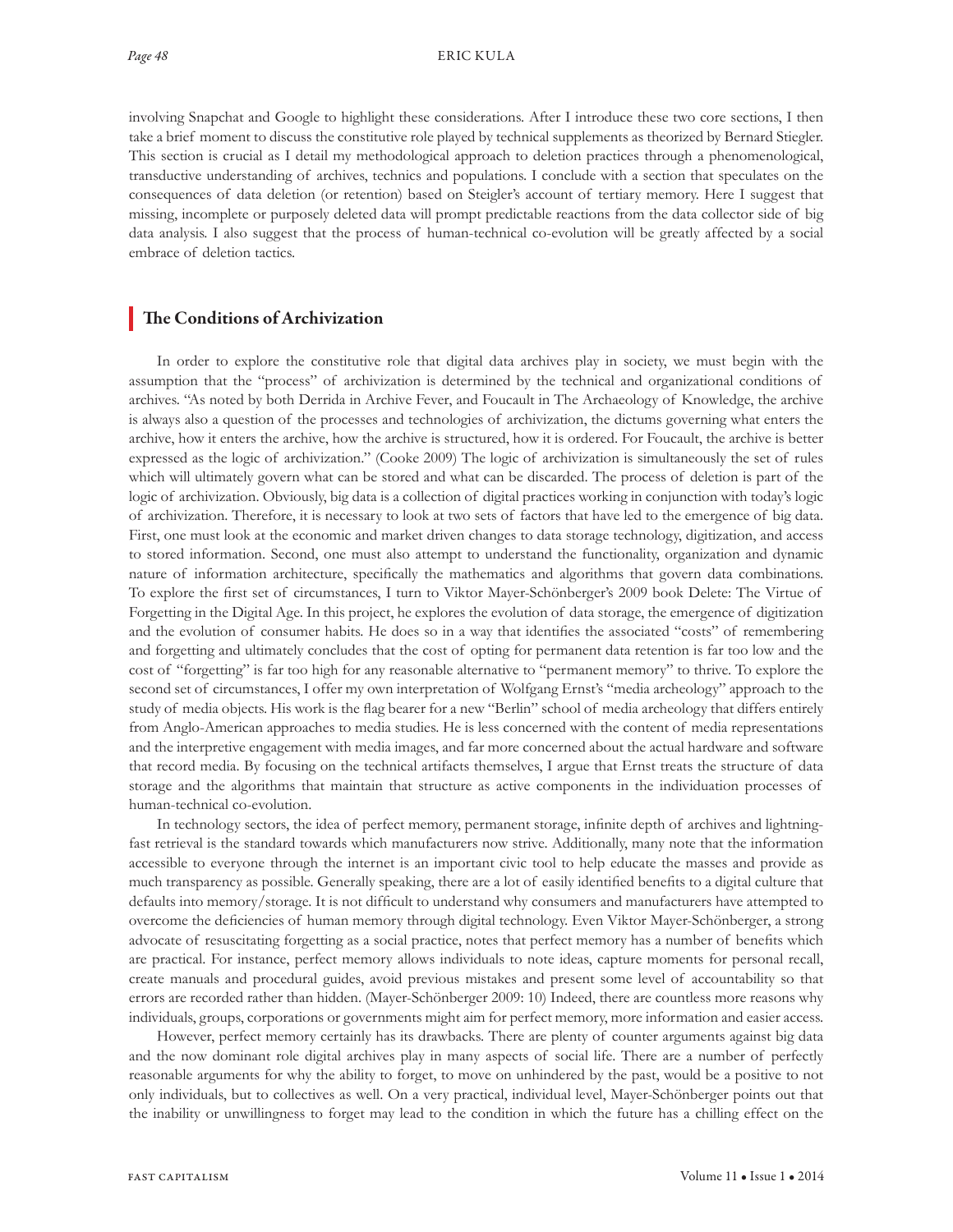present, as we are overly cautious or indecisive in choices and behaviors for fear that they will be permanently stored online. (2009: 10) Despite this trepidation, Mayer-Schönberger argues there has always been a social impulse to move beyond the short comings of biological memory and to create social supplements of memory storage. He argues that the creation of language, and then writing, are both evolutionary steps in the battle for perfect memory and that digitization has pushed the social default permanently away from forgetting toward remembering. The evolution of technologies supporting external memory storage, above and beyond the capabilities of biological memory, has further pushed society toward the default condition of total recall.

But, when studying the effects of data storage and retrievable access on social and political issues, one cannot start from the assumption that perfect memory and eternal storage are default social conditions. The social exteriorization of memory has evolved over time, culminating in our current digital age. According to Mayer-Schönberger, the four elements of the "digital age" that have reduced the capacity of forgetting are: digitization, cheap storage, easy retrieval, global reach. (2009) It is necessary to point out that big data is not the default condition of the world's data storage systems. Rather, it is the logical result and logical extension of new technologies that have emerged into the consumer market place. Just as language and writing were not solely generated as a form of memory extension, they are nevertheless technical creations that exteriorize human memory into the external world. For instance, "it's worth noting that the revolution is being propelled by the convergence of three technology domains: staggeringly powerful but cheap information engines (computing at scale), ubiquitous wireless broadband, and smart sensors. This kind of technology-infrastructure convergence is the hallmark of revolutions. Nearly a century ago, for instance, air travel was enabled by the convergent maturation of powerful propulsion engines, modern aluminum metallurgy, and the emerging petroleum industry." (Mills 2013) Just as the petroleum industry did not develop expressly in anticipation of air flight, the technologies of information engines, wireless broadband and smart sensors all have multiple intentional design traits, one of which is big data collection and processing. Following the Social Construction of Technology school of thought, one could argue that these technologies have put in place the necessary computing power to foster a system of big data, but the actual social organization of data collection and analysis has been crafted by social, governmental and corporate interests. (Pinch and Bijker 2003) It is through the social appropriation of such available technologies that these technologies form the digital architecture of daily life, positioned strategically in such a way that humans (in the form of consumers, patrons, customers, spectators, patients or employees) must interact with them if they wish to participate fully in society. Of course, given the role that such data analysis plays in many industries, we must note that a never-ending supply of fresh, new data (new consumer data points) must come into existence to justify the usefulness of big data enterprises. These data collections technologies do not grow, expand or evolve without a constant stream of human-supplied information. Therefore, the data collection points of big data must be unobtrusive and user-friendly.

Mayer-Schönberger's 2009 book did a good job of historically analyzing the material and economic roots of advanced post-industrial information economies which require digital memory. His conclusion is that "The truth is that the economics of storage have made forgetting brutally expensive." (Mayer-Schönberger 2009: 68) For instance, he points out that analog systems of data storage need to conquer geography, by shipping physical objects from one user to the next. But since digital information is standardized, any digital information can be shared on the same digital network (internet) without the costs or time-delay of dealing with analog objects. Similar to how digital markets far outperform analog markets on the costs of "sharing" information, Mayer-Schönberger also points out that production costs also favor digitization. "Unlike the production of most physical goods- think of shoes or a wooden chair- almost the entire cost of information goods is spent on the production of the first piece, while the making of subsequent copies incurs a relatively negligible cost…This pushes collectors of information to have their information treasures accessed by many others." (2009: 82) Not only does the cost of "re-production" favor the ease and practicality of digitization, but he argues that the cost of this process also produces an incentive to share information and to increase connectivity.

Though the production side and distribution networks of digital data storage have far fewer costs than equivalent analog systems, Mayer-Schönberger suggests that individual consumers also approach these technologies with costs and benefits in mind. He noticed an interesting consumer trend that people seem to prefer higher capacity storage devices, even if cheaper lower capacity devices are available. For the most part, the market accommodates this desire for higher storage capacity. He notes that the costs of personal data storage devices have stayed the same over time, but storage space has increased, as opposed to static storage capacity at declining cost. This is Mayer-Schönberger's argument for markets, manufacturers and individual consumers drifting toward remembering as the "default condition." The costs of remembering continue to decline. Even the time costs of deciding whether to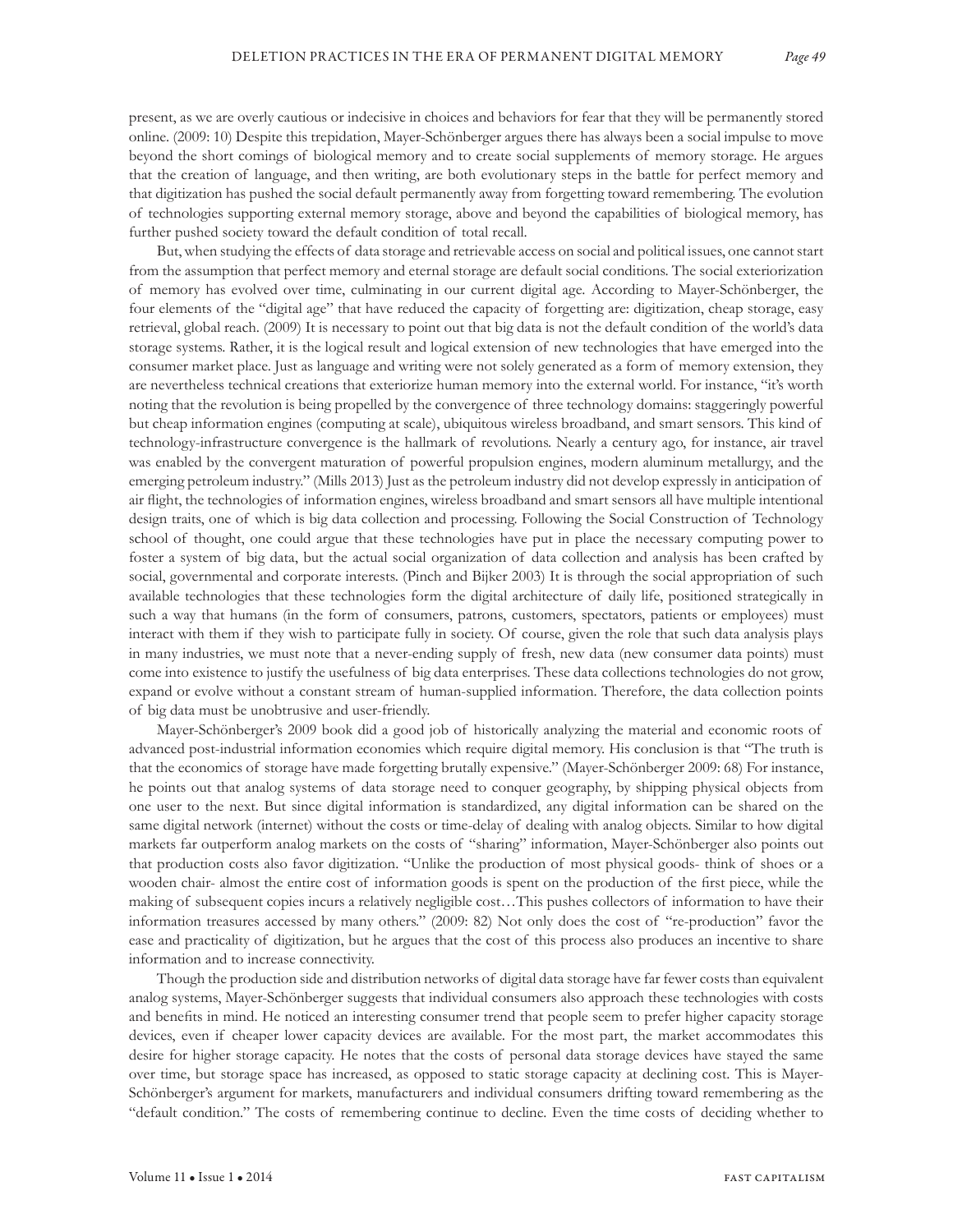save or delete are too high not to default into remembering. The effort to "save" has diminished, but the value of remembering has soared.

To summarize, Mayer-Schönberger argues that these economic and technical factors are the driving force behind the information economy, rather than a consequence. However, I argue that if we are to explore deletion as a tool of social navigation of data archives in the context of big data, we cannot explain things simply in the vocabulary of "costs," "privacy" or "autonomy." I argue it is essential to understand more fully how data archives (inter)act with populations to constitute humanity, in a time when information circulation and information analysis occur with no temporal or geographic constraints. I will explore this constitutive role of memory storage in the next section. But, first, I turn to Wolfgang Ernst's study of archives and digital memory in an effort to better explain the dynamic power of archives and information as social forces. "Data" are not static objects waiting to be retrieved and utilized by social actors. Given how archives operate, I argue that archives and data themselves operate as social actors. Ernst's attention to the hardware, software and programming of archives help illuminate this point.

Picking up from Mayer-Schönberger's analysis of how digital data archives became so prevalent, Wolfgang Ernst argues that "Once digitized, the electronic sound or image is open to real-time access and new search options such as similarity-based image retrieval. The traditional architecture of the archive has been based on classifying records by inventories; this is now being supplemented or even replaced by order in variation and fluctuation, that is, dynamic access. This 'archive' is no longer simply a passive storage space but becomes generative itself in algorithmically ruled processuality." (2012: 29) Ernst is implicitly stating that the modes of access and modes of data retrieval in digital archives have changed so drastically from traditional archives that our entire understanding of "information" needs to be updated. In the digital archive, there is no such thing as static information. It is constantly in flux. Through the algorithmic modes of data management, data is permanently recombined and recontextualized, constantly forming "new" data points, presented in new forms and new temporalities. The archive itself, through the rules that govern its ordering, comes to generate data for the social world. "Algorithmic objects are objects that come into being anew and processually; they do not exist as fixed data blocks." (Ernst 2012: 82)

Indeed, the conditions that make digital archives possible also guarantee that that which is archived will differ from earlier modes of information storage. "The testimonial function of archival records was once firmly rooted in their material authenticity." (Ernst 2012: 88) This is no longer the case, as material authenticity is foreign to the immaterial nature of numeracy and algorithm-based logic of materiality as code. In stark contrast to physical buildings, or library cataloging systems, in which recorded pieces of information were saved and preserved to maintain the fidelity of the information, the primary purpose of the archive is to retrieve information in ways that are combinable, transferrable and accessible by algorithmic calculations. As such, "addresses for such (non-)places of memory are less spatial and more defined by their temporal modulations." (Parikka 2011: 58) This is what Ernst means when he claims that archives operate in contrast to the historically linear progression of time. He argues that the primary characteristic of the digital archive is the vectorial and orthoganol aspects of information recall which only operate in "microtemporality" compatible with the digital processing power of archives, and it factors into the phenomenological experience of the macrotemporality of the social, historical world. "The microtemporality of the data processing operations (synchronization) is thus superimposed on the historical archive's macrotime." (Ernst 2012: 85) And, the very nature of this shift in archives is ontological. "In short, it is the calculation-and number-logicbased ontology of technical (and especially computational) media through which cultural memory gets articulated instead of the literary-based narrativization favoured ontologically and epistemologically by historians through which to think media archeology…The issue of 'digital memory' is then less a matter of representation than of how to think through the algorithmic counting ontology of a memory." (Parikka, 2011, p. 57)

Lastly, I would like to focus on the transition from the algorithmically generated to the algorithmically degenerated. Ernst touches on something critically important to the study of information navigation. If we understand digital archives as partially defined by permanent flux, transfer and reorganization, this helps us understand Ernst's claim that data points do not exist outside of the algorithm. However, if algorithmic objects are objects that come into being anew and processually, then they are tied to the temporal necessity of the algorithm itself. This "dynamic access" of archives is one of appearance and disappearance depending on the selected search methodology. When an algorithmic object is not being generated, it does not exist, a glaring difference to the book that remains dusty on the shelf when not being accessed. Ernst declares that archives demonstrate the "potential complicity of cultural memory media in the symbolic exchange of presence and disappearance. Digital storage media are potentially involved in the erasure of data." (2012: 93) He also declares "Characteristic of digital archives is the fact that they can be instantaneously erased-faster than by any fire in the library at Alexandria." (Ernst 2012: 93) Indeed, I suspect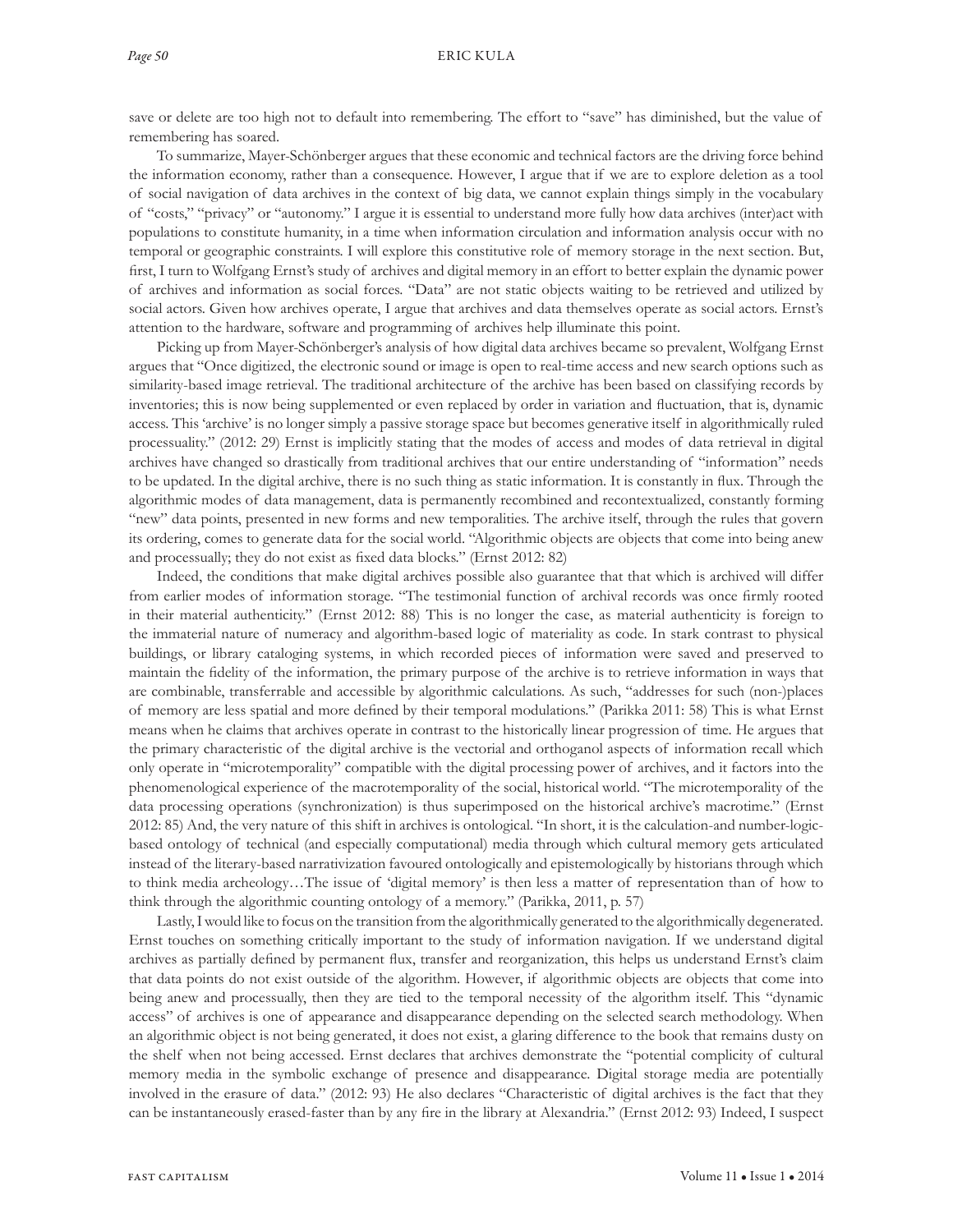Viktor Mayer-Schönberger would agree that a crucial feature of digital data storage, and a reason for its popularity, is the ability to quickly delete, replace, rewrite or copy over the used space of memory. It is somewhat ironic that the "dynamic access" to information and memory is only made possible by the algorithms that govern the archives, and yet the very nature of these calculations is that that they must simultaneously delete, update and reorganization information, constantly nullifying the preceding calculation. It is in this odd dichotomy of constant appearance and disappearance that we can most clearly articulate Ernst's claim that the digital archive and the physical archive operate on distinctly different temporal planes.

#### Deletion as a Practice

In a recent book about bureaucracy and the historical role played by paperwork in the management and subjugation of society, Ben Kafka mentions certain moments of political resistance that have been carried out in, through or against paperwork. In one particularly powerful tale, Kafka discusses the exploits of Charles-Hippolyte Labussière, who hid and destroyed documents while working for the Committee of Public Safety Prisoner's Bureau in 1794 to save accused citizens from the guillotine. (2012) I reference this example to highlight two points about the politics of archives. First, it demonstrates that bureaucratic information storage, the precursor of today's massive digital archives run by governments or corporate entities, holds a certain power within institutionalized processes, such as the justice system. The power of memory and of information is intertwined with the social, economic and legal power structures of society. Secondly, this tale highlights how loss, deletion or rendering irretrievable of data can be conceived not only as an error in memory but as an action of political resistance or symbolism. The act of deleting information can be seen as political in a number of ways depending on the context of the deletion. It can be seen as an exercise of power through an autonomous act to control/delete information about oneself. It can also be seen as an exercise of power relative to an external other than has an interest in maintaining and recalculating data. Deleting can also be an example of systemic power networks operating in ways that enhance or solidify the circuitry of power flows, such as forcing people to "refresh" information about oneself.

In some situations, the decision to erase can be complicated and worthy of much conscious attention from an individual user, while at other times a decision or conscious user-initiated action isn't necessary at all and the act of deletion is carried out by data collectors with no input or awareness from the individual tied to the data in question. The point is that deletion of information in today's context, the emerging era of big data, is something that entails issues of power, privacy, autonomy and memory. In addition to the political and social ramifications of opting to delete or save, one must also be aware that the practical possibility of deleting data from archives can involve complicated interactions from technical and legal obstacles. For instance, the recent surge in popularity for such apps as Snapchat (apps that leave "no trace" of communications) could be interpreted as perhaps an increase in awareness of data surveillance, or a social psychological shift towards embracing the temporary and ephemeral over the permanent. However, the promise of "no trace" cannot necessarily be achieved as simply as using an app like Snapchat. There are countless technical and legal issues surrounding how an app "deletes" data, as well as what other data it may record tangentially to the process of deletion. For instance, in 2014, Snapchat settled a dispute with the Federal Trade Commission over how they misrepresented the way that content "disappears." "The FTC found that while Snapchat was marketing their photo app as a truly ephemeral product, they were tracking user data such as location, contacts, and phone numbers, therefore misrepresenting their privacy and security settings." (Mosendz 2014) Using Snapchat can generate new data trails, despite the fact that many users turn to such apps precisely as a way to avoid leaving digital traces.

In another high profile case, the European Union Court of Justice ruled that search engine Google must comply with individual's requests to remove personal information from its search results. The enforcement of the so-called "Right to be Forgotten" gives individual "data subjects" enhanced rights in seeking to limit details about themselves online. Judges from the European Union Court of Justice declared that "If it is found, following a request by the data subject, that the inclusion of those links in the list is, at this point in time, incompatible with the directive, the links and information in the list of results must be erased…" (http://www.nbcnews.com/tech/security/europestop-court-backs-right-be-forgotten-google-case-n104486, May 27, 2014.) Though this appears as a valuable new resource for those who wish to embrace deletion practices as a form of social data navigation, this ruling is fraught with technical and legal complications. For instance, Google needs to develop the appropriate technical pathways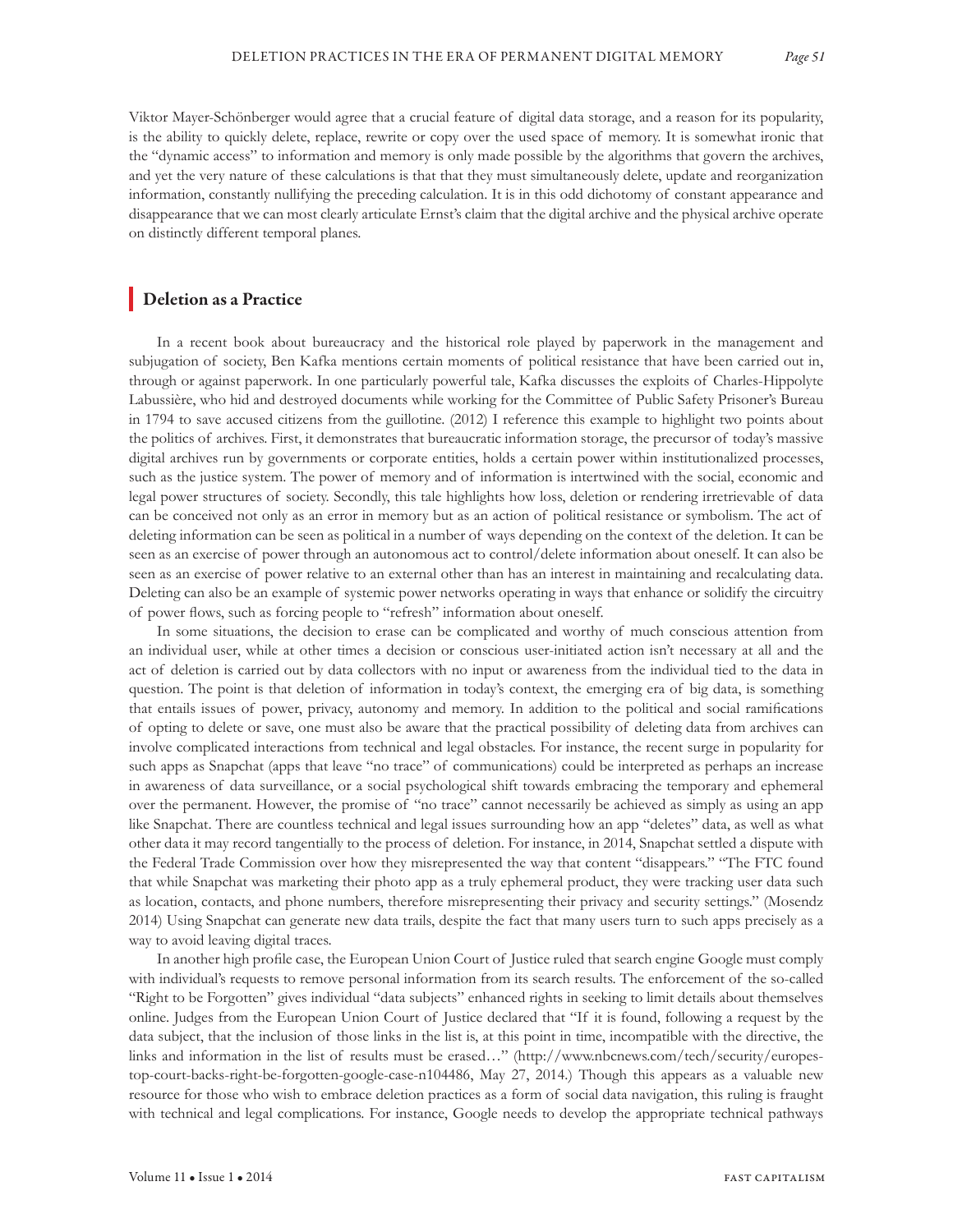for people to make such requests, which can be a complicated endeavor. Also, Google needs to establish procedures for exactly how they will determine which requests should be honored and which requests do not meet the legal threshold to qualify as that which can be "forgotten." Moreover, "Because the court's ruling applies only within Europe, it will mean some fragmentation of search results. That is, Europeans and Americans will see slightly different versions of the Internet." (http://www.nbcnews.com/tech/internet/google-right-be-forgotten-rulingunlikely-repeat-u-s-n114731, May 27, 2014) While social attitudes in Europe have pushed to establish this daring new deletion practice, many legal scholars argue that the inherent conflict between the right to be forgotten and the right to freedom of expression may overshadow the intended social outcome of this law. "This could transform Google, for example, into a censor-in-chief for the European Union, rather than a neutral platform. And because this is a role Google won't want to play, it may instead produce blank pages whenever a European user types in the name of someone who has objected to a nasty blog post or status update." (Rosen 2012: 92) In such cases, a wholesale embrace of deletion practices as reinforced by the European Union Court of Justice may lead to censoring other valuable information.

There is no shortage of other examples of the ways in which deletion practices can overlap with technical, legal and social norms. However, there is a shortage of theoretical and philosophical discussion about the ways deletion practices may alter how individuals and groups relate to data collectors and archives in the future if deletion practices become widespread. I suggest approaching deletion as a social practice that people may choose to employ in an effort to navigate big data, to structure the information architecture of their digital lives, and to manage their identity as a construct of data assemblages. In this context, issues of power, privacy, autonomy and memory all come into play, but we can also focus on the everydayness and habitual aspects of deletion as social navigation of information.

People engage in mutually beneficial relationships with data technologies. On the one hand, such voluntary interaction is the simplest way to engage in all the opportunities of modern consumerist society. On the other hand, the price that such convenience entails is that the information history one creates will be used to influence governing techniques and to target individual consumers in the future. Methodologically, this give and take relationship reminds one of the transductive, phenomenological approach to technology studies, detailed in the writings of philosopher Bernard Stiegler. When people are interacting with data storage, or being acted upon by the social application of stored data, the process of individuation is playing out as both human and technical supplements inform and contour each other. This co-evolution, the process of individuation, is critical to understanding how conscious and deliberate interactions with data or the process of data collection is not simply an isolated behavior, or a temporally limited interaction, but rather an exteriorized impulse being discretely recorded and incorporated into the digital architecture of our daily lives.

Therefore, if remembering is now the default condition of society, and if the form remembering is taking is digital data storage due to a confluence of technical products and technological lifestyle habits, then it stands to reason that people will (consciously or subconsciously) amend their daily habits and expectations in such a way that is compatible with perfect memory. They learn to live under default conditions. The latter chapters of Viktor Mayer-Schönberger's book Delete: The Virtue of Forgetting in the Digital Age address several possible approaches a society could take to live with copious amounts of data. He presents a number of possibilities, but then proceeds to poke holes in each argument by pointing out legal, technological, biological or practical reasons why such approaches are not likely to help us come to grips with the default condition of remembering. His possible solutions are digital abstinence, enhanced privacy rights, digital privacy rights infrastructure, cognitive adjustment, information ecology evolution, the social ability to master contextualization of information or deletion of data by setting mutually agreed to expiration dates. (Mayer-Schönberger 2009)

Mayer-Schönberger strongly supports a technological and social solution to the perils of permanent memory by arguing that expiration dates on data will reintroduce forgetting as a valuable social condition. Specifically, he argues that expiration dates should be user-initiated because it will "humanize" the process by mimicking or closely approximating the natural processes of psychological and biological forgetting. Mayer-Schönberger talks about ways that expiration dates could be tweaked so that expiration more closely resembles the decay of human memory. He suggests that as we learn more about memory, neuroscience can invent digital code that can emulate memory decay. He advocates for temporal cues (like reinforcing information that is frequently recalled, or providing visual reminders as information approaches its expiration date) as ways of mimicking real life situations where reminders inhabit our geographic locations. He believes this is the next big step in improving web browsing and consumer experience (Mayer-Schönberger 2009: 193) In addition to his goal of rehumanizing the process and restoring the social significance of forgetting, he also makes some normative prescriptions against permanent memory. He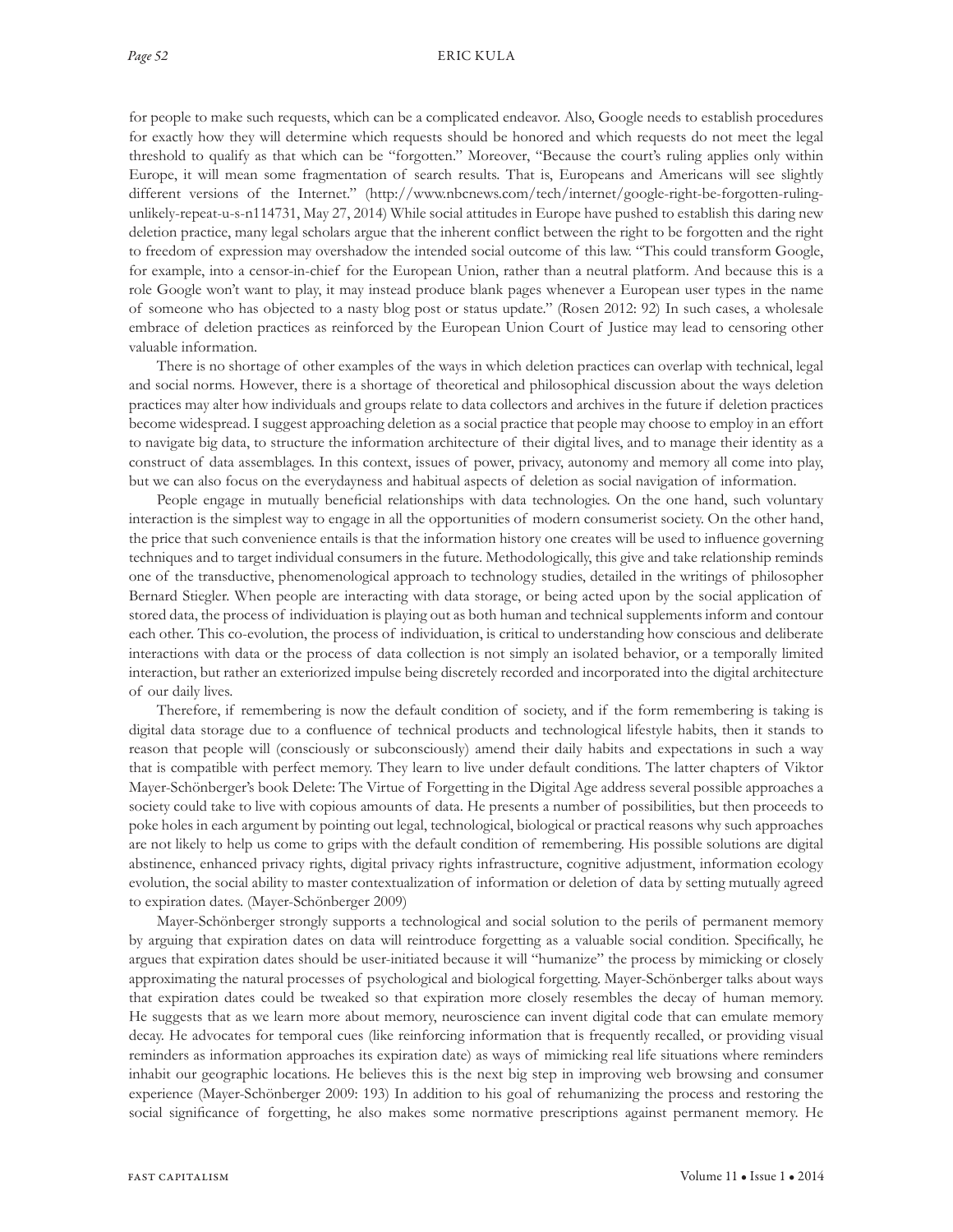believes "The value of information is not timeless" and "good information is preferable to copious information." (Mayer-Schönberger 2009: 173) He also argues that forgetting aids in the process of abstraction and that abstracted knowledge is necessary to expeditiously and decisively operate in our daily lives. He argues that "Using generalizations, relying on conjecture, emphasizing the present, and respecting subsequent experiences, helps us to reason swiftly and economically, to abstract and generalize, and to act in time, rather than to remain caught up in conflicting recollections." (Mayer-Schönberger 2009: 21)

Ironically, Mayer-Schönberger admits that programs facilitating expiration dates cannot be characterized as only subtracting information from existing data sources. Rather, expiration dates are an "addition" to information, actually existing as a new piece of meta-information. When we set a piece of data up to expire, we add a tag of information to the original data point. This observation is crucial to my exploration of the social navigation of information through deletion. Mayer-Schönberger's observation that deleting data simultaneously adds something to the infosphere highlights that data and archives are not simply "dead" or "static" collections of information, but very much alive and fluid (though he may not necessarily agree with this statement, his observations reveal the dynamic nature of the digital archive.) Therefore, accessing information with the intent to delete it is still an action that can be recorded or added to the information infrastructure. Even in deletion you may leave a digital trail. While this process would add to the technical web of information, Mayer-Schönberger believes it should also be user controlled which would eventually humanize the process of data collection by incorporating conscious choice as well as unconscious forgetting. Because the process of user-initiated expiration dates would simultaneously add and subtract our preferential choices to big data webs of information, it would be crucial to "entice" users to explore such options by creating simple user interfaces to which people could acclimate quickly.

Mayer-Schönberger identifies a number of potential difficulties which would likely accompany the widespread implementation of expiration dates on information. While this is his preferred socio-technical solution to overly burdensome archival memory, he is realistic in his tempered enthusiasm and he understands that it will take not only a monumental shift in social behavior but also a number of technological innovations as well as a number of legal compromises from all parties involved. But, beyond his prudent approach to expiration dates, he argues that "clicking delete is not enough." First of all, he claims that once we have "shared" our information, we have lost control of it. In essence, he is arguing that sharing information is a mutual enterprise that entitles both the sender and the recipient to claims over that information, though not necessarily equal claims. Many reliable and transparent legal protections must be in place to guarantee that the sharing of information remains a finite relation. However, he understands that someone wishing to delete information (about themselves or otherwise) will likely require the cooperation of many other parties. For this reason, clicking delete is not enough and this is why Mayer-Schönberger identifies both mutually binding social agreements and technical solutions to the problem. Similarly, Mayer-Schönberger realizes that sharing of information is not a finite operation with a clear start and end. The act of sharing information, or any digital act, creates a trail of "other" information (time and date stamp, related searches, etc…) The original data input may have expired, but a string of other information has automatically been created. In other words, data is de- and re-contextualized at various times in its data lifespan. (Mayer-Schönberger 2009: 86-88) Deleting one piece of information does not guarantee that all information relating to the initial information exchange will be deleted. In fact, the original sender of information may not have any claims over the new information that comes into existence surrounding the original data.

I'd like to flush out "deletion" as a social practice by highlighting a specific example of opting to delete over opting to retain. Just as the Snapchat and Google examples above pointed out that there are countless technical and legal considerations that must be taken into account when choosing to delete, the following example highlights the complex social and contractual obligations of deleting digital data, even when all parties involved are amenable to data deletion as an alternative to securing data. Recently, a secured person to person communications company specializing in encryption and data security between clients introduced a new subscription feature for mobile phone users which allows people to protect their text messages by automatically deleting them after a preset amount of time has passed. This example brings a number of issues to the forefront. In this specific case, there is a clear concern and motivation for privacy. Additionally, the act of deletion requires participation from three separate parties (sender, recipient, communications company) and highlights the interconnectedness of floating data points. This example also highlights the technological and market driven aspects of data management because this particular act of deletion requires a subscription to a specific product.

This secure messaging app allows customers to send private, encrypted messages which the sender can program to auto-delete. The app deletes sent messages and attachments from senders' and receivers' devices. The app works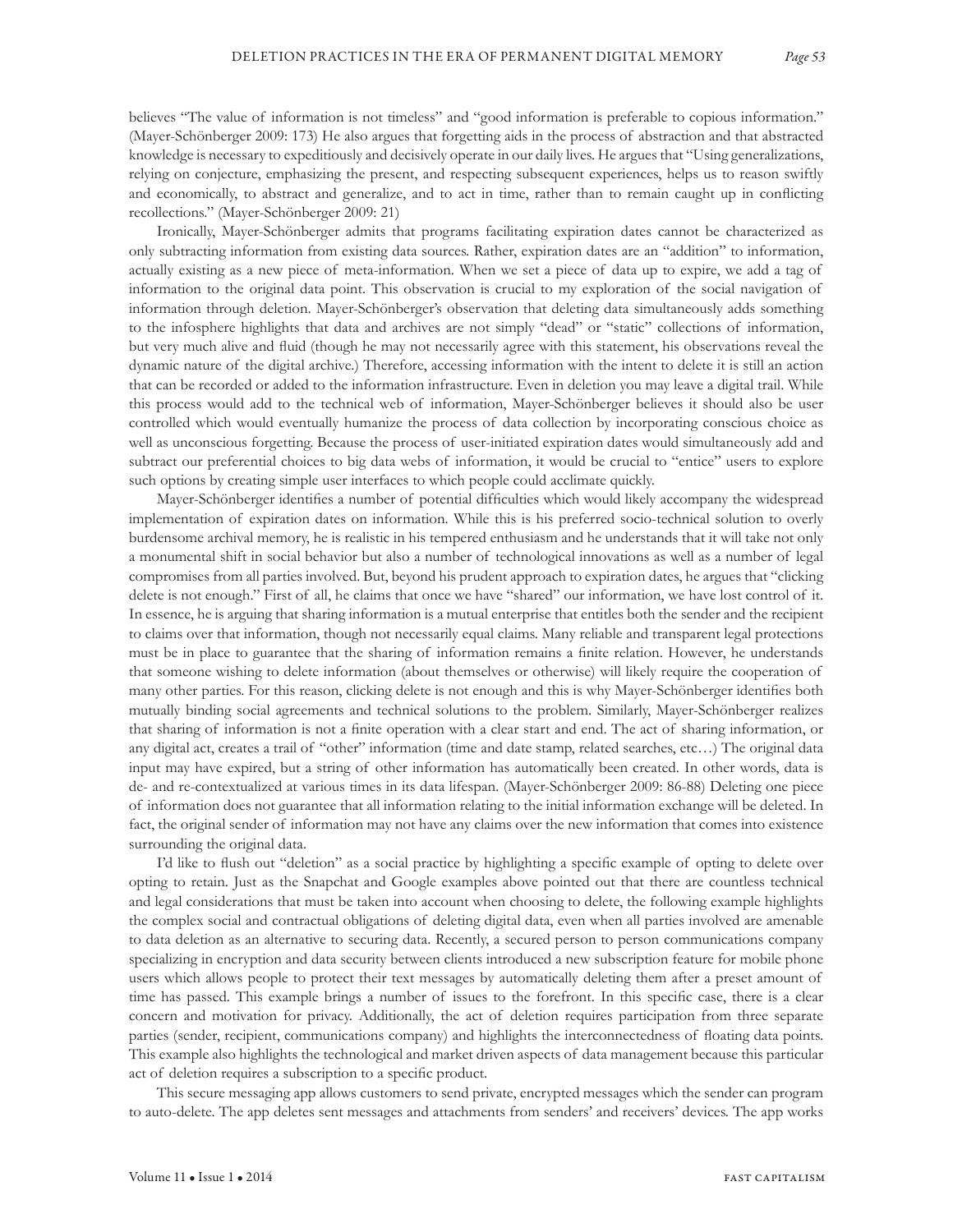very similarly to the idea of expiration dates put forth by Mayer-Schönberger (though he argues that such apps should be implemented in all technical settings that request personal information from the product user.) Using this texting app, the user can set texts, videos, voice recordings or pictures to automatically delete at a pre-specified time after delivery, or recall and destroy any previously sent message at the user's discretion. Additionally, this company's texting application generates a new encryption key for each new message. The key is then destroyed so even if the device is examined, there are no keys to be found.

If we examine this application of "auto-deletion" in the context of Mayer-Schönberger's calls for expiration dates and the "rehumanization" of forgetting, we can see that, though this is but a single example, the prospects of deleting may be on the horizon. But, we should note that the people who sign-up for the services of this secured communications firm are already very concerned about privacy and data protection. The actions taken by these specific subscribers are not necessarily "coping mechanisms" to living in a world of big data, but rather meticulously planned actions. This highlights Mayer-Schönberger's concern that any systems put in place for users to opt for expiration dates must be very user-friendly, or the user will have to be very motivated. The second issue of Mayer-Schönberger's thesis that this example brings to light is that three distinct parties must be involved if this deletion is going to be successful. The sender of information must be heedful enough to set the auto-delete timer. The recipient must also be consciously involved by being a subscriber to the same secured communications company. This service only works if the recipient is also a willing participant. Otherwise, deleting information that is stored in another person's phone is clearly way out of bounds and an invasion of their privacy. The company is the third party involved, as it supplies the technical mechanisms and must also provide assurances that the messages will not remain on either device, nor show any trace of its transit. This perfectly demonstrates that "clicking delete is not enough" and it must be a mutually agreed upon social action with multiple parties agreeing to deletion. The relevant connection to Mayer-Schönberger's expiration dates proposal is that this text destroying application will only succeed if there is a receptive marketplace. Mayer-Schönberger has demonstrated that the costs associated with data storage are relatively low and the costs of deletion can be relatively high. In this case, the cost seems very high because this is a subscription service and is only available to paying customers. Obviously, this example only reinforces the ideas of Mayer-Schönberger by setting an actual, premium price on security and the power to delete. It is obviously a technically demanding task that requires much cooperation from clients and companies, and it may seem relatively expensive compared to allowing one's personal data be collected and stored.

This example of deleting texts from two user's devices as well as the data company's internal storage system highlights all the concerns that Mayer-Schönberger identifies about the increasingly comfortable default position of "permanent memory." Deletion is a time intensive and expensive task, relative to default forgetting. This brings me to the final point about this example of auto-deletion, referring back to Mayer-Schönberger's point that deletion simultaneously creates a data trail. On the one hand, in the technical, digital sense, setting something to delete with expiration dates adds a new piece of information to the original data (the expiration date is added.) Other records likely indicate that an erasure or sweep took place at a specific time. Though the content in question may have been deleted, the digital footprint was likely expanded by this action. On the other hand, I would also add that something else has been created, or more specifically, exteriorized. According to philosopher Bernard Stiegler, each individual is constantly living in and through external supplements to daily life. But, instead of drawing firm ontological lines between subject and object, he argues that interiority is nothing more than its exteriorization. By this he means that individuals inscribe themselves into the world around them through their actions, their thoughts and their impulses. Virtually every action or act of creation is an externalization of memory. This "inscription" is actually materialized memory, and the technics and objects around us are externalized memory that constantly bring the past into the present and weigh on how individuals constitute consciousness at every moment. The question is: what exactly is someone exteriorizing into external memory when they seek to delete, hide or erase data?

#### Individuation and Memory

"With the exteriorisation of memory comes a loss of memory and of knowledge, which is experienced today in our daily lives, in all the aspects of our existences, and, more and more often, in the feeling of our powerlessness, if not of our impotence - at the exact moment when the extraordinary mnesic power of digital networks make us all the more sensible to the immensity of human memory, which seems to have become infinitely reactivatable and accessible. This seeming paradox means that the question of hypomnesis is a political question, and the stakes of a combat: a combat for a politics of memory, and more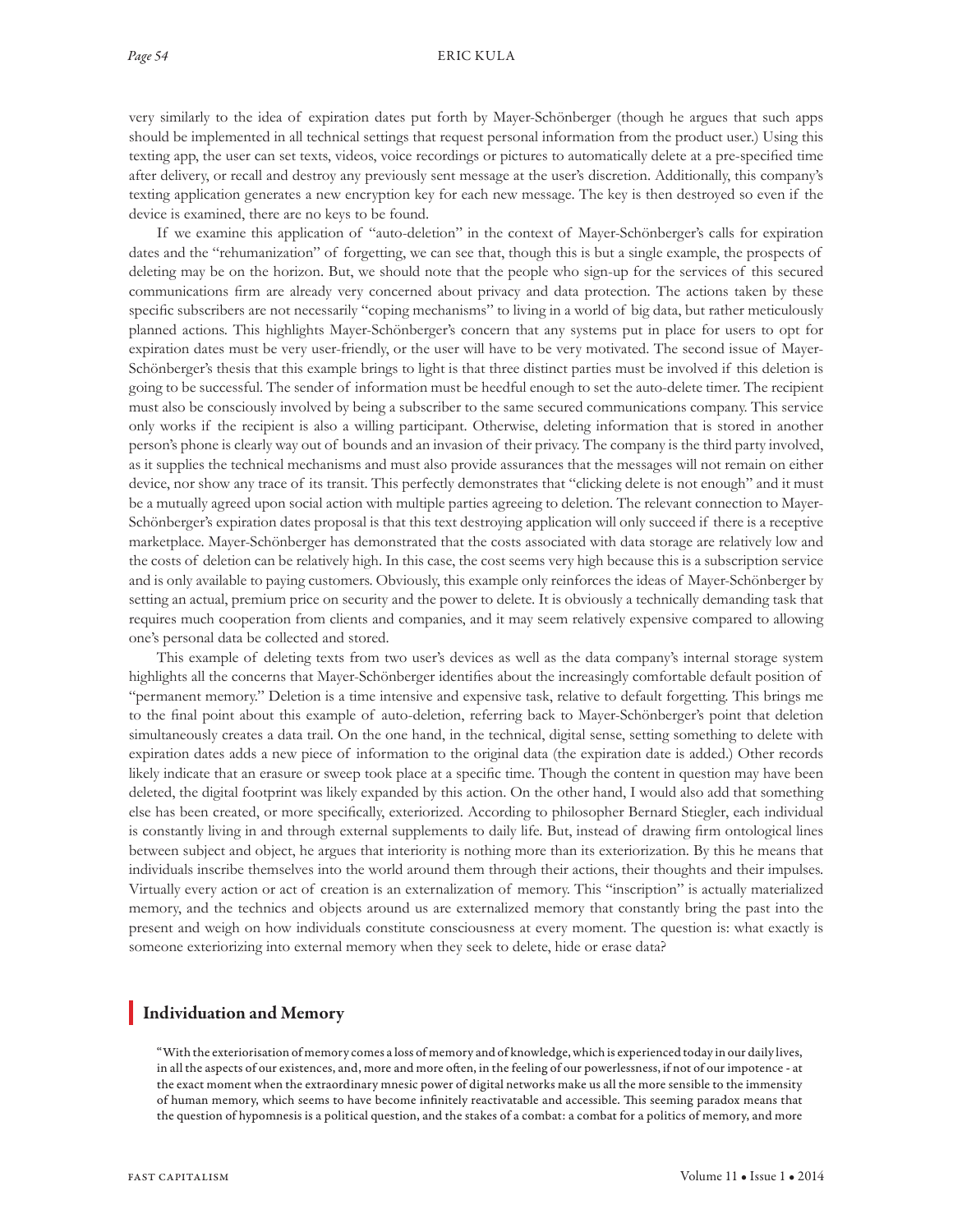#### precisely, for the constitution of sustainable hypomnesic milieux." (Stiegler http://www.arsindustrialis.org/anamnesisandhypomnesis, February 20, 2010)

Like Wolfgang Ernst, I argue that the internal relations governing data storage and technical capabilities are a dynamic series of shifting calculations and algorithms which affects subtle change in the lives of individuals who are impacted by data surveillance (essentially everyone in post-industrial society.) And, because I am addressing the act of deletion as a conscious choice, or a conscious input and extraction into the algorithmic assemblages of digital life, I believe a phenomenological approach to the problem of memory in the digital age could be helpful. The phenomenology of Bernard Stiegler is my starting point. Stiegler's work on how time is constructed in a socially accessible way starts from the foundational assumption that humans and technology concomitantly co-constitute each other. This is critical to my arguments because I am trying to gauge the importance and impact of a conscious human choice on the technical architecture of daily life.

Stiegler argues that the relationship between the human experience of time and technical systems is based on an originary human-technic relationship, or the constitution all temporal experience through the technical. Stiegler claims that this originary duality is the possibility of collective and technological evolution, through which the external technical milieu inscribes in the human the possibility to constitute its consciousness in the present and over time. Stiegler's philosophical analysis in Technics and Time (Vols. 1 and 2) sets out an agenda to think through a tension between human life and the technical. Briefly, Stiegler considers that the creation of all artifacts and technics is actually the exteriorization of human impulses into material form. (Words capture human speech, machines replicate human gestures, information technology substitutes for the human senses). This act is not simply the exteriorization of the subject into the world. It is also, at its most basic understanding, the act of "living" (forming consciousness) by means other than organic means. Humanity is always already technical, through both the co-constitution of humanity with technics as well as humanity's own self-constitution through exteriorization. For this reason, Stiegler confidently claims that interiority (of the subject) is nothing more than its exteriorization. By ascribing an originary technicity to human life, Stiegler wishes to move the political study of humanity beyond Rousseau's idea of "a pretechnical magical humanity: the magic unity is that which in effect, except for these key points, has not yet analytically separated forms from ground, that is, schema, which only later will become, as technical tools, movable objects." (Stiegler http://www.arsindustrialis.org/anamnesisand-hypomnesis, February 20, 2010)

Therefore, Stiegler's innovative approach to the experience of time and memory is not based simply on human perception. Instead, he makes it clear that human experience (of any kind) is only possible through the "movement" of consciousness between humans and technics, and that human experience itself unfolds through a back and forth relationship with technical objects that house externalized human impulses and ideas accumulated over time. Stiegler cites the development of the technical into its current manifestation as an industry of real time as an important factor for social theory to consider. However, this development of breaking the 'time barrier' (by means of real time) can be nothing short of a total redefinition of the form of the relationship between humans and technology. For Stiegler, the power of real-time technologies and the instantaneity of retrievable data is constitutive of the possible form(s) the resulting human-technical relation can take. Therefore, according to Stiegler's analysis, speed is constitutive of the evolving form(s) of human life itself. The imposition of real time privileges the circulation of information between machines and redefines the co-constitutive relationship between people and the technical.

If life is always already technical from its origin, then the experience of lived time is impossible without constituting human consciousness through technics and living through means of this co-constitution. In Heidegger's analysis of time, technics and instrumental rationality have enabled a form of revealing such that the "authentic temporality" of being is only possible through a rupture with the everyday "enframing" power of technology. "For Stiegler, however, everyday equipment or ready-to-hand beings available for use should be understood, rather, as the enabling condition- rather than the ontic obstruction of our phenomenological experience of temporality, above all our authentic appropriation of finitude or comportment towards death." (Sinnerbrink 2009) While he simultaneously finds inspiration and contention in Heidegger's work, Stiegler has an equally ambivalent relationship with Husserl's phenomenology. Husserl's work On Phenomenology and the Consciousness of Internal Time, identifies and details the primary and secondary retentions as constituting human memory. While these concepts are valid in Stiegler's view, Husserl makes a mistake by not also including the notion of tertiary retention, or the memory of culture in the form of external objects and the material (technical) systems in which we operate. Technics are tertiary retention, acting as constitutive systems of human memory, externalized impulses or actions. "If time-consciousness can be shown to rely on a mediation by a technically constituted object- what Husserl calls the temporal object- then the very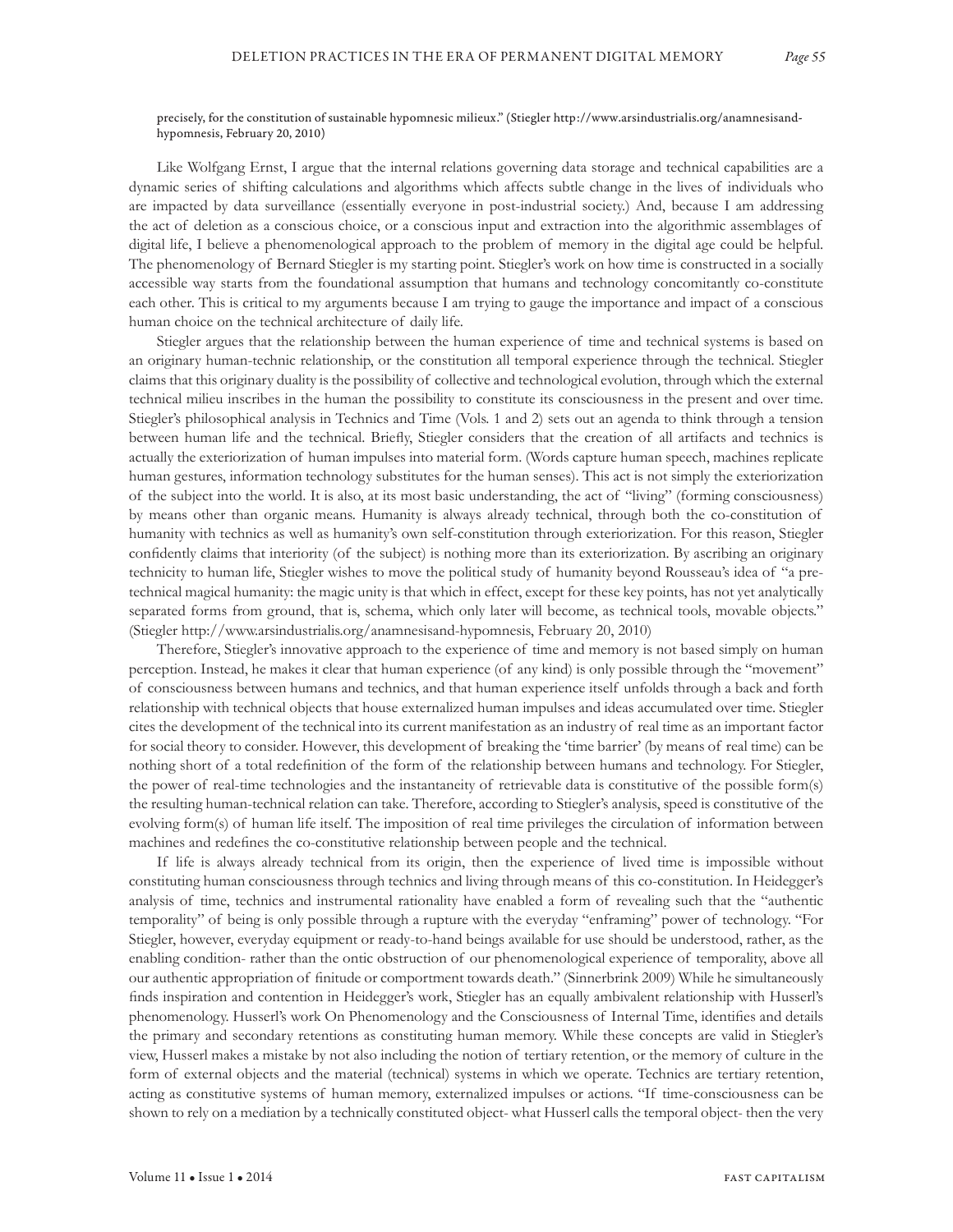content of the self on Husserl's account, the consciousness of the self flowing in time, would itself be dependent on technical mediation." (Hansen 2004: 595) Through generations of interaction with external objects, human memory is inscribed in the technical, as we export our immediate primary retentions and remembered secondary retentions into words, pictures, recordings, art, digital data and other (im)material forms. This form of exteriorized memory "does not belong to the lived experience that is, for Husserl, the sole originary and constitutive realm." (Stiegler 2009a: 6) Rather, Stiegler introduces a totally new constitutive realm of the human-technical, simultaneously indicative of the experience of acting immediately as well as acting through the externalized memory of our technical surroundings.

Human interaction with these technical forms generates two results. These are indicative of a dual structure of experience. On the one hand, all these technical projections (as a tertiary form of a cultural past) act to replace/ challenge primary retention (immediate memory) in the constitution of consciousness. The very form of their flow, and their reception by society, is determined by instrumental speed of the image sequence (how fast the images reach the human). On the other (Heideggerean) hand, the real time flow of virtual space creates a condition of experience where the formation of human consciousness is secondary to establishing a particular human orientation (or connectivity) toward information flows. The unfolding of experience through digital culture, social networking, mobile devices and big data is simultaneously the unconscious orientation of social behavior toward real time technology and big data. This social orientation toward interactivity is compatible with the technocratic management of social spaces, which justifies the expansion of big data initiatives and government and corporate information collection programs designed to capture "everything" about consumers.

#### Missing Data, New Algorithms and Pattern Recognition

I believe Stiegler is correct when he insists that the main political challenge of the hyperindustrial era will be the power struggle over the politics of memory, and perhaps more specifically, struggle of consciousness in real time. In this struggle, many actors may turn to strategic means such as data deletion to either assert their autonomy relative to the ubiquity of the networked information economy, or to manage their information data double in such a way that it helps them cope with the inevitability of losing the struggle for memory. However, as I argued earlier, the act of user-initiated deletion is still an affirmative act that requires an exercise of conscious or subconscious impulse. This exercise is an internal impulse that will inevitably become exteriorized in some form of external memory. In this sense, these impulses for deletion would be externalized in the data archives which govern the information architecture of our daily lives. The internal impulses of privacy, autonomy, defiance, or paranoia would find immaterial expression in the archives as blindspots, missing data and blanks.

As Mayer-Schönberger points out, big data "combine(s) innumerous bits of information about us, each one (at best) having been valid at a certain point in our past. But as it is presented to us, it is information from which time has been eliminated; a collage in which change is visible only as tension between two contradicting acts, not as an evolutionary process, taking place over time." (2009: 124) Archives as generative, algorithmically governed processes do not present contextless data, but rather generate data points through the combination and integration of existing data. Deleted data will be scrubbed from that algorithmic process and will alter the possible information that can be retrieved from the archive. However, I'd like to suggest that it is just a matter of time before the algorithms which govern these generative processes begin to take into account the exteriorized impulse to delete. The processes which mathematically tie data together to yield a specific search result can likely be rethought to tie data gaps together, based on recognizing patterns in user deletion habits, to yield a different, yet similarly dynamic and retrievable data image. There are two specific ways in which the conditions of archivization could evolve to make significant use of deleted data as a tool for organizing retained data. The first possibility is that data gaps will be filled in by a calculations meant to anticipate and approximate, based on available data sources, what would have been available had it not been deleted. The other possibility is that new algorithms may be developed to re-present a series of deleted data gaps to form a new piece of data based on pattern recognition.

First, consider Amelia II. Social scientist Gary King and colleagues recently tackled the "problem" of missing data by creating a software program, Amelia II, which runs a series of calculations to approximate the value of missing data points within data sets. They explain their program as such:

Missing data is a ubiquitous problem in social science data. Respondents do not answer every question, countries do not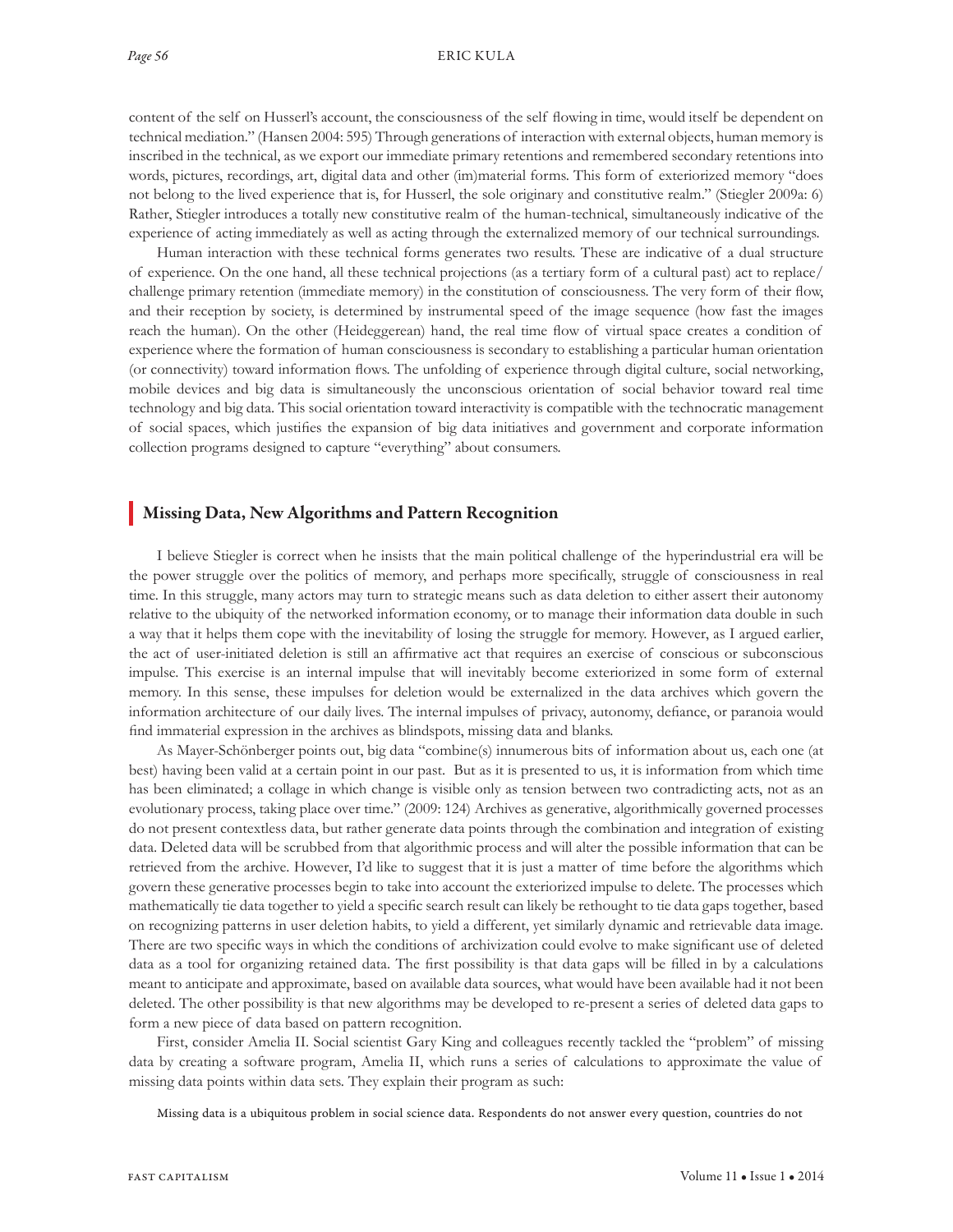collect statistics every year, archives are incomplete, subjects drop out of panels. Most statistical analysis methods, however, assume the absence of missing data, and are only able to include observations for which every variable is measured. Amelia II performs multiple imputation, a general-purpose approach to data with missing values. This method creates multiple "filled in" or rectangularized versions of the incomplete data set so that analyses which require complete observations can appropriately use all the information present in a data set with missingness. Multiple imputation has been shown to reduce bias and increase efficiency compared to listwise deletion. Furthermore, ad-hoc methods of imputation, such as mean imputation, can lead to serious biases in variances and covariances. Unfortunately, creating multiple imputations can be a burdensome process due to the technical nature of algorithms involved. Amelia II provides users with a simple way to create and implement an imputation model, generate imputed datasets, and check its using diagnostics. (Honaker, King and Blackwell 2011: 1-2)

This statistical software demonstrates that with the right statistical savvy, new data can be generated so as to effectively replace data. Of course, the problem here is that Amelia II's imputation method must assume "as most multiple imputation methods do, that the data are missing at random (MAR). This assumption means that the pattern of missingness only depends on the observed data Dobs, not the unobserved data Dmis." (Honaker, et al 2011: 3) This is precisely the exact type of assumption one cannot make when we consider data deletion as a method for navigating the power structures of information economies. The act of deletion tends to be deliberate, focusing on privacy or autonomous choice. It will certainly be employed toward specific sensitive or personal data and in an entirely non-random fashion. Thus, while the multiple imputation method is seemingly lacking in approximating nonrandomly deleted information, the statistical wheels are in motion to develop big data analytical tools to overcome the obstacles that deliberate deletion may pose down the road.

Secondly, I'd also like to suggest that algorithms may be developed to piece together and generate new data based on the unintentional data points created when one chooses to delete information. Unlike the software package outlined above, this approach would not seek to complete a dataset with approximated values. Instead, such a proposed program would seek to generate a drastically unique representation of individuals based on the negation of their data profiles. They would sketch the space between data points to create a new data image. By recognizing patterns about when, how often, with what frequency, in what context and in conjunction with which other activities deletion takes place, algorithms may come into play that do not aim to fill in missing data gaps, but aim to generate an entirely different and drastically different data profile of individuals. This profile would be based not on what has been collected, but rather based on what one tries to hide.

According to Mayer-Schönberger, he believes that a major problem to easy retrieval which employs abstract categorizations is that (relatively speaking) it provides less contextual information/background than earlier methods of analog retrieval. (2009: 78) Yet, he also points out that software engineers are actively trying to overcome decontextualized retrieval by recontextualizing data for the searcher once the search is underway. (Mayer-Schönberger 2009: 79) It is all too predictable that the "recontextualizing" of data will include inputs from data generated through the analysis of deleted, obsolete or redundant information. If the impulse to hide data does get inscribed into the conditions of archivization and retrieval methods, it will be a direct reflection of the social desire for privacy or the sense of suspicion toward data surveillance. Ironically, the urge to delete will undoubtedly lead to new methods of analysis that seek to recontextualize through increasingly decontextualized data sources. Therefore, the process of data retrieval will become even more algorithmic and statistical and move even further away from Mayer-Schönberger's goal to "rehumanize" the social relationship with the permanence of digital data storage.

#### Conclusion: Inscribing Anxiety into the Digital

Between the recent announcements and revelations that U.S. government surveillance on its citizens was far greater than suspected, and the recent spike in both STS and humanities scholars exploring big data through humanistic and theoretical approaches, public consciousness about personal data security, data tracking and surveillance has definitely elevated. In turn, the simple observation that there is a heightened sense of concern about the relationship between individuals and "their" data prompted me to undertake this project. Undoubtedly, feelings are changing regarding ownership of data, collection and retention of information and how governments or corporations should be allowed to use such data. However, precisely because so many ethical questions and raw emotions have been stirred up by the recent debates on big data, we must stop to ask one last major question. Rather than focusing on the ownership of data (a legal question) or the ethics of big data and surveillance (ethical and political questions)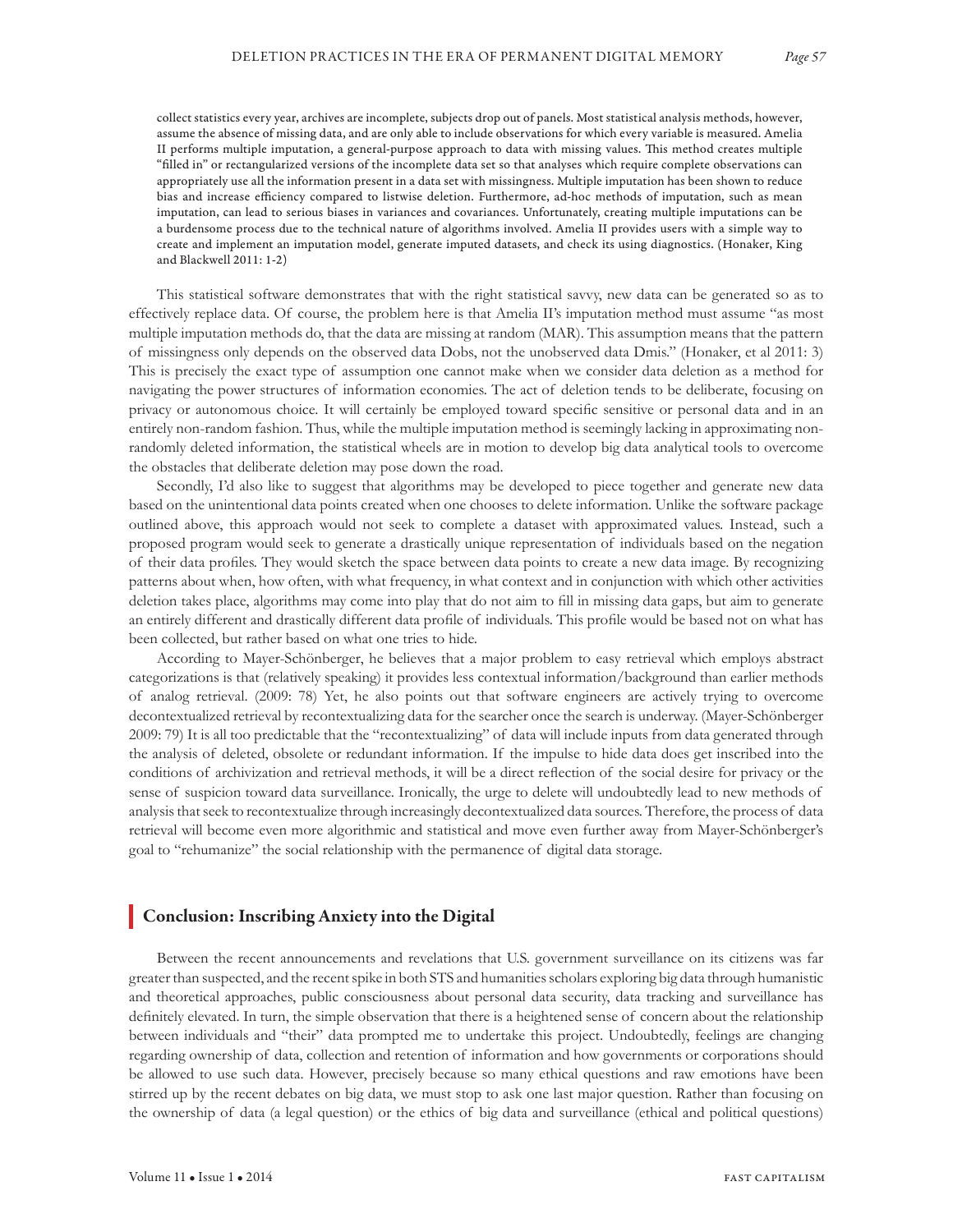I believe it is important to ask a philosophical question about the technological conditions that make archivization possible.

Stiegler has demonstrated that our temporal consciousness can only come into existence through the interplay of primary, secondary and tertiary memory. Tertiary memory is externalized cultural memory in the form of technics, procedures, language, hardware, software and data, and the relative speed and intensity of our relationship with our external surroundings has allowed tertiary memory to over determine (relative to primary and secondary retentions) our consciousness in the present.

Stiegler's theory of technics as tertiary memory is simultaneously a theory of the archive, technics as an ever-growing storehouse, the material/ideal manifestation and repository of human knowledge and experience. Moreover, under real-time computing and information dissemination, and the concomitant development of an unimaginable array of technologies for data and media storage in public and private, domestic and commercial settings, we find ourselves surrounded by technologies of the archive as much as technics as the archive. But archives are about more than simply the storage of information, of records of the past, of events. (Cooke: 2009)

If digital memory as tertiary memory is over determining the present human-technical relationship, we must ask: what memory and impulse will be inscribed into the digital and algorithmic fabric of tertiary memory if we choose to delete information? What impulses and emotions will become part of our cultural memory if we are inscribing blind spots into data which co-constitutes our existence? I argue that the primary feelings and emotions associated with data deletion are less about caution, prudence or Nietzschean will to power and more closely related to anxiety, suspicion, and fear of diminishing autonomy. I also argue that even the attempt to delete information (to hide that which represents our exteriorized interiors) is itself an externalized impulse that ultimately is inscribed into the technical environment through the process of individuation which occurs between humans and digital tools. Deletion does not simply remove memory from data stores. Because it involves a social process, multiple parties, varying costs and the creation of additional metadata, deletion is very much an active inscription into memory. This inscription permanently ties anxiety and suspicion into technical architecture in both the inscription of deleted data gaps, but also the metadata threads that emerge from the deletion process. This architecture, simultaneously composed of data and blindspots, operates in a constitutive manner in such a way that it will constantly reinscribe these impulses into populations as the process of technical individuation impacts the emergence of human consciousness in the era of big data.

As I have suggested, the urge to delete will lead to market-driven technological programs designed to overcome deletion through re-contextualizing, or approximating data. Or, new technological solutions will benefit from the urge to delete by creating programs that they can sell to consumers to assist them with the deletion process. The technical supplements that force consciousness to emerge in ways compatible with the speed of contemporary society will certainly absorb the anxiety and suspicion associated with data deletion in ways that will be revisited upon individuals. I am well aware that the transductive processes that Stiegler identifies seemingly point towards technological determinism capable of absorbing virtually any shock to the system. Many critics have pointed this out. However, let us also remember that Stiegler refuses to be a philosopher for the pessimists. His later work on education and long-circuit attention offers some potential progress to be made in the battle "for a politics of memory, and more precisely, for the constitution of sustainable hypomnesic milieux." (Stiegler http://www.arsindustrialis. org/anamnesisand-hypomnesis, February 20, 2010) Likewise, though Mayer-Schönberger does not seem to share Steigler's belief in the originary technicity of humans, he also proffers some potential aids in the fight for privacy and prudence through legal means, market mechanisms and cooperative social relationships. Though the battle for a politics of memory is complicated, the conscious choice to delete is not the answer. It is but a new factor that will certainly be incorporated into the architecture and algorithms of archives, and a factor that deserves more attention from social scientists, legal scholars, philosophers and information technology scholars.